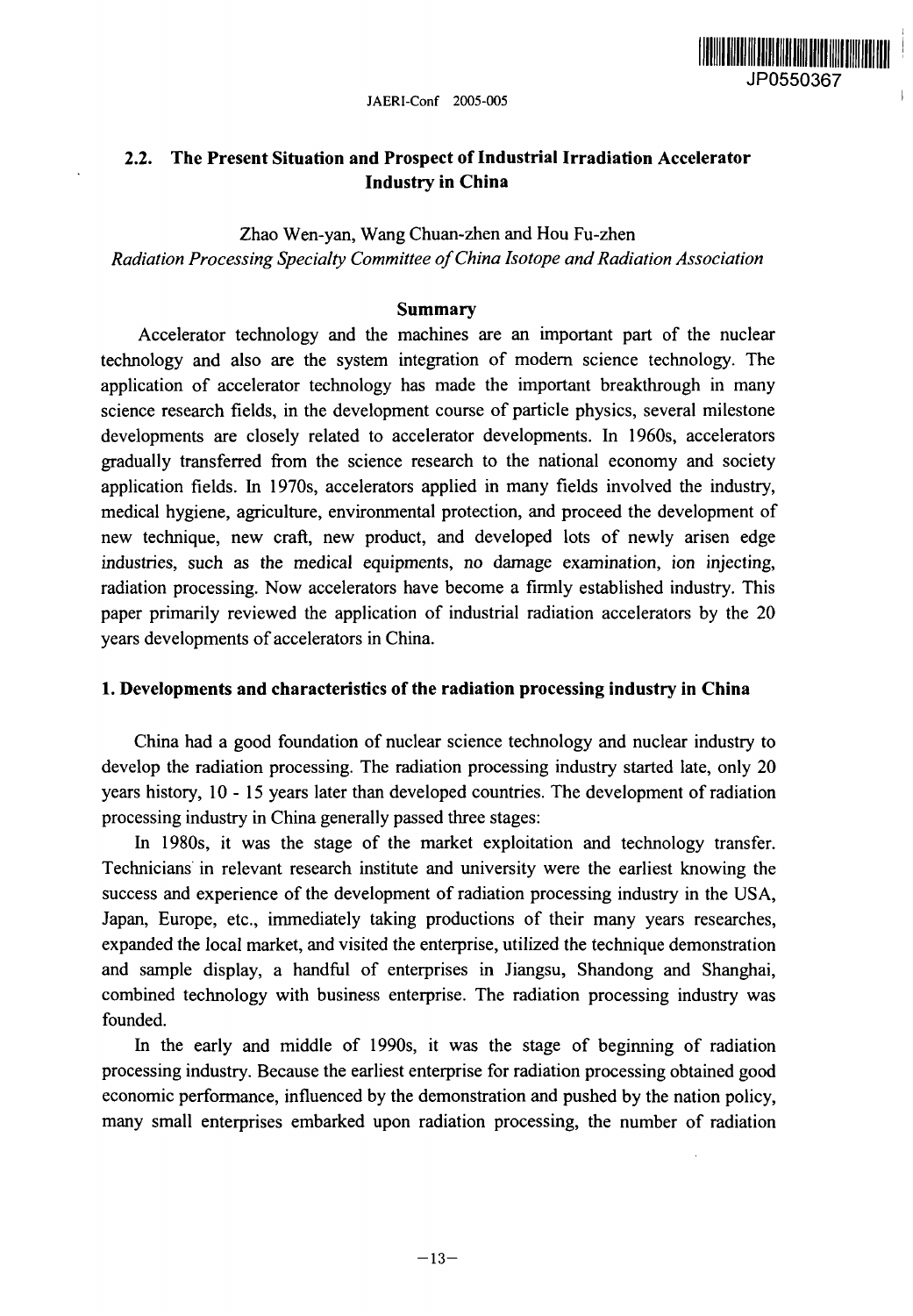processing enterprise increased from 20 to more than 100 in 5 - 6 years. The production value of radiation processing increased from 200 million Yuan (RMB) to 800 million Yuan. In this period, the scale of enterprise was small, unsteady operation, single product, bad resist-risk ability, but it was the basis for later development.

In the late of 1990s, and up to now, it is the stage for industry development. Analyzing the present situation and development trend, the radiation processing industry in China that involves the industry scale, product structure and equipment construction, is in the newly industry development period. Especially after the National Development and Reform Committee listed the radiation processing industry to the support item in 2003, there will be achieved new larger breakthrough in the future.

In recent 20 years, the radiation processing industry in China presented the following characteristics: the market need is booming, and also increase quickly, especially in the radiation cross-linking cables/wires and the heat shrinkable material for electron power and communication. Technicians assembled to the enterprises that have high return on assets in developed areas such as Jiansu province, Guangdong province and Zhejiang province. Big and industrial scale radiation processing Co-60 facilities (500 kCi to 2 MCi) were built, investment exceeded 30,000,000 Yuan, loading source capacity up to 3 - 5 MCi have already built in Suzhou, Shanghai and Beijing.

#### **2. Constructs and application of radiation accelerators in China**

Before 1980s, all accelerators in China were built in the national institute or university laboratory, primarily engaged in science research or education. In the early of 1980s, Shanghai Electron Cables Works succeeded to produce radiation cross-linking wire, then, cooperation with Kefu company of China Academy of Science and Shangdong Yantai Wires Works, completed a demonstrate line for producing radiation cross-linking wire. From then on, accelerator equipped to the factory, and became the important equipment. There are 93 accelerators for radiation processing, total power is up to 5657 kW, 73 accelerators are completed and 20 under construction. Table 1 and Table 2 list the distribution of radiation accelerators by province and economic area, respectively.

The electron accelerators installed in China were made by several countries. Table 3 shows the countries of manufacture accelerator in China. The domestic accelerators occupy 54.8 %. Russia is the biggest import country, totally 28, occupy 30 %, but the average power exceeds the power of the domestic machine by 70 %. The accelerators made in USA and Japan, are big power machines and mainly used for flue gas remove sulfur, but small power machines are very few in market.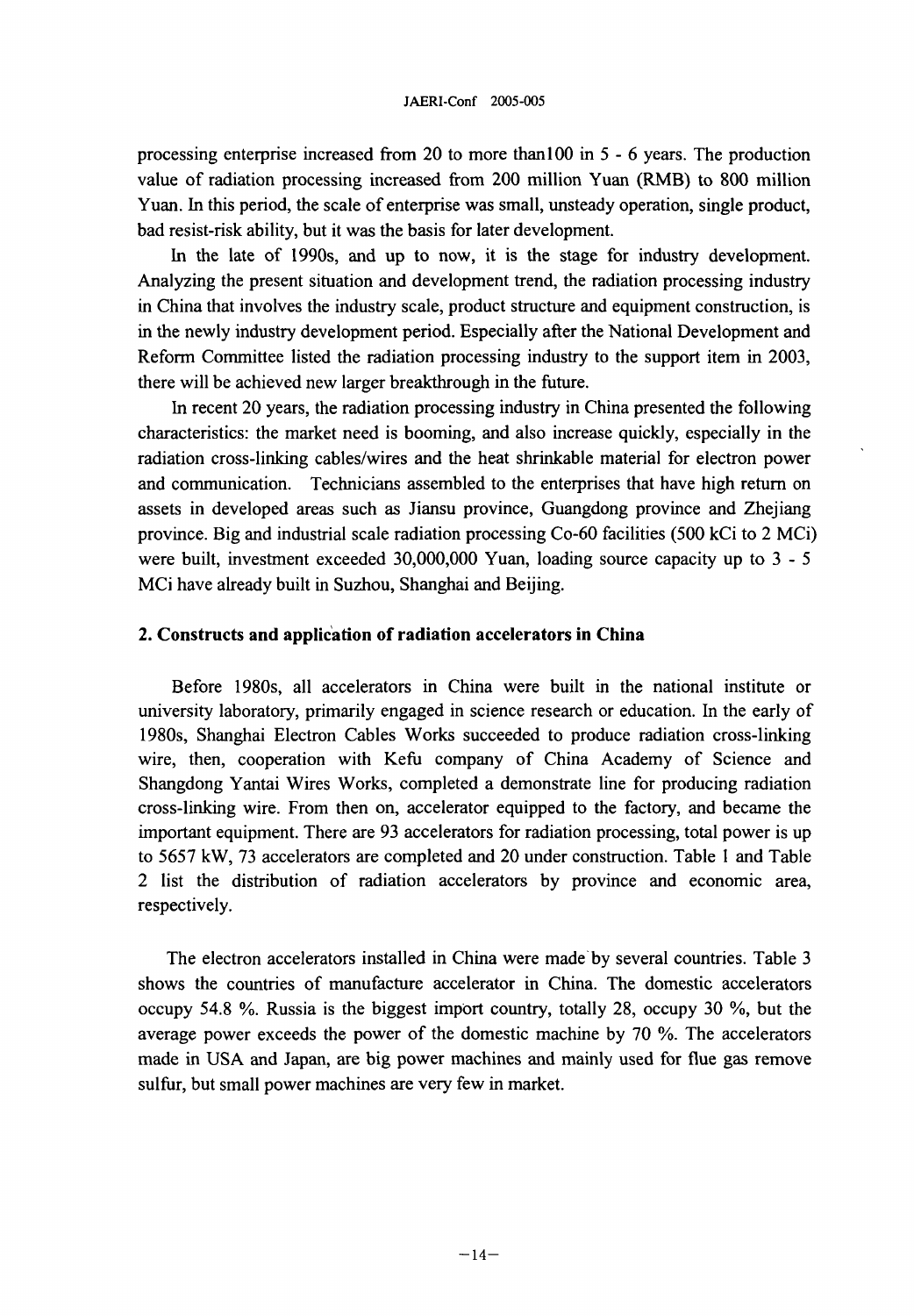| Province  | <b>Numbers</b> | Province     | <b>Numbers</b> | Province       | <b>Numbers</b> |
|-----------|----------------|--------------|----------------|----------------|----------------|
| Shanghai  | 11             | Hebei        | 3              | Shandong       | 3              |
| Jiangsu   | 13             | Liaoning     |                | Yunnan         |                |
| Zhejiang  | 11             | Jilin        | 5              | Tianjin        | 3              |
| Jiangxi   |                | Heilongjiang | 1              | Gangsu         |                |
| Anhui     |                | Sichuan      | 10             | <b>Beijing</b> | 10             |
| Hubei     |                | Henan        | $\overline{2}$ | Shanxi         |                |
| Guangdong | 11             | Shannxi      |                | Fujian         |                |

**Table 1. Province distribution of accelerators in China**

J.

**Table 2. District distribution of accelerators installed in China**

 $\mathbb{Z}^2$ 

 $\bar{\mathcal{A}}$ 

| Economic Area               | <b>Numbers</b> |
|-----------------------------|----------------|
| The Delta of Yangtze River  | 37             |
| The Delta of Zhujiang River | 11             |
| Area around Bohai Sea       | 9              |
| The Middle and West Area    | 19             |
| Northeast Area              |                |
| Total                       | 93             |

 $\sim$   $\sim$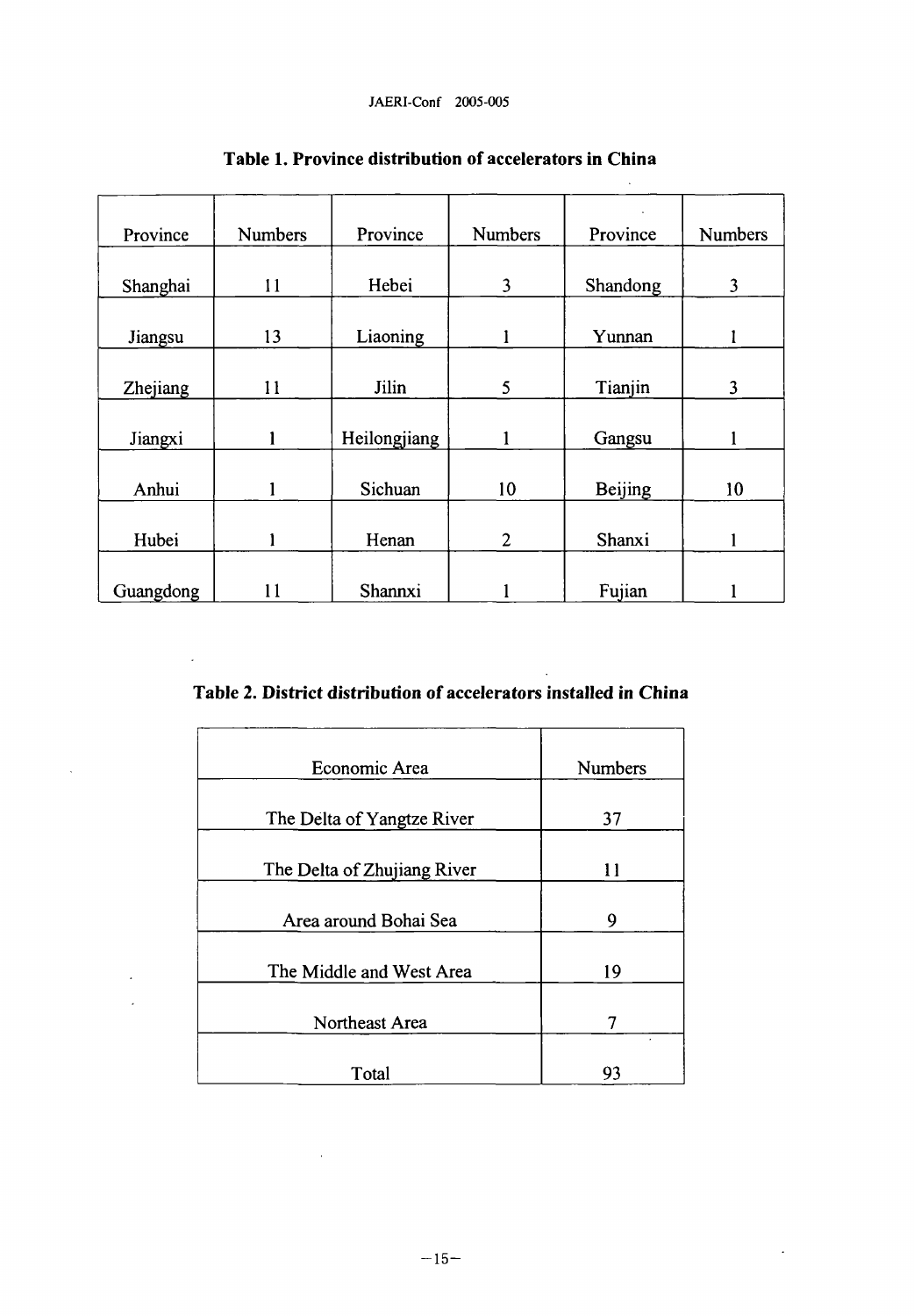| Country    | <b>Numbers</b> | Total power (kW) |
|------------|----------------|------------------|
| China      | 51             | 1787             |
| Russia     | 28             | 1670             |
| <b>USA</b> | 5              | 490              |
| Japan      | 3              | 1310             |
| Europe     | 3              | 340              |
| Korea      |                | 60               |
| Total      | 93             | 5657             |

### **Table 3. Circumstance of accelerator manufacture country**

Table 4 lists application fields of accelerator in China.

Figure 1 shows the number of electron accelerator installed in China from 1994 to 2004.

By the statistics, we can make the following cognitions: during the past 15 years, about 6 accelerators were installed per year, and two peaks observed, namely the middle of 1990s and lately several years. The application develops to diversification. The accelerators made in 1990s mainly produced radiation cross-linking wire and heat shrinkable product. But the case changed in 2000, the newly accelerators present diversification trend, for example, 5 accelerators for flue gas remove sulfur, 3 for sterilization, one for sulfuration latex. Even radiation cross-linking wires and heat shrinkable products also turn into no-flue, no-halogen, and environmental friendly aspect. Adopting international standard, receiving export order, became the main object of many companies in Shanghai and Shenzhen. Customers choose the reasonable type of accelerator. By the decades of operation experience of accelerator product line in many factories, so new user usually choose the accelerator which have good beam power, the stability of long run, the suitable of system, and high automatization.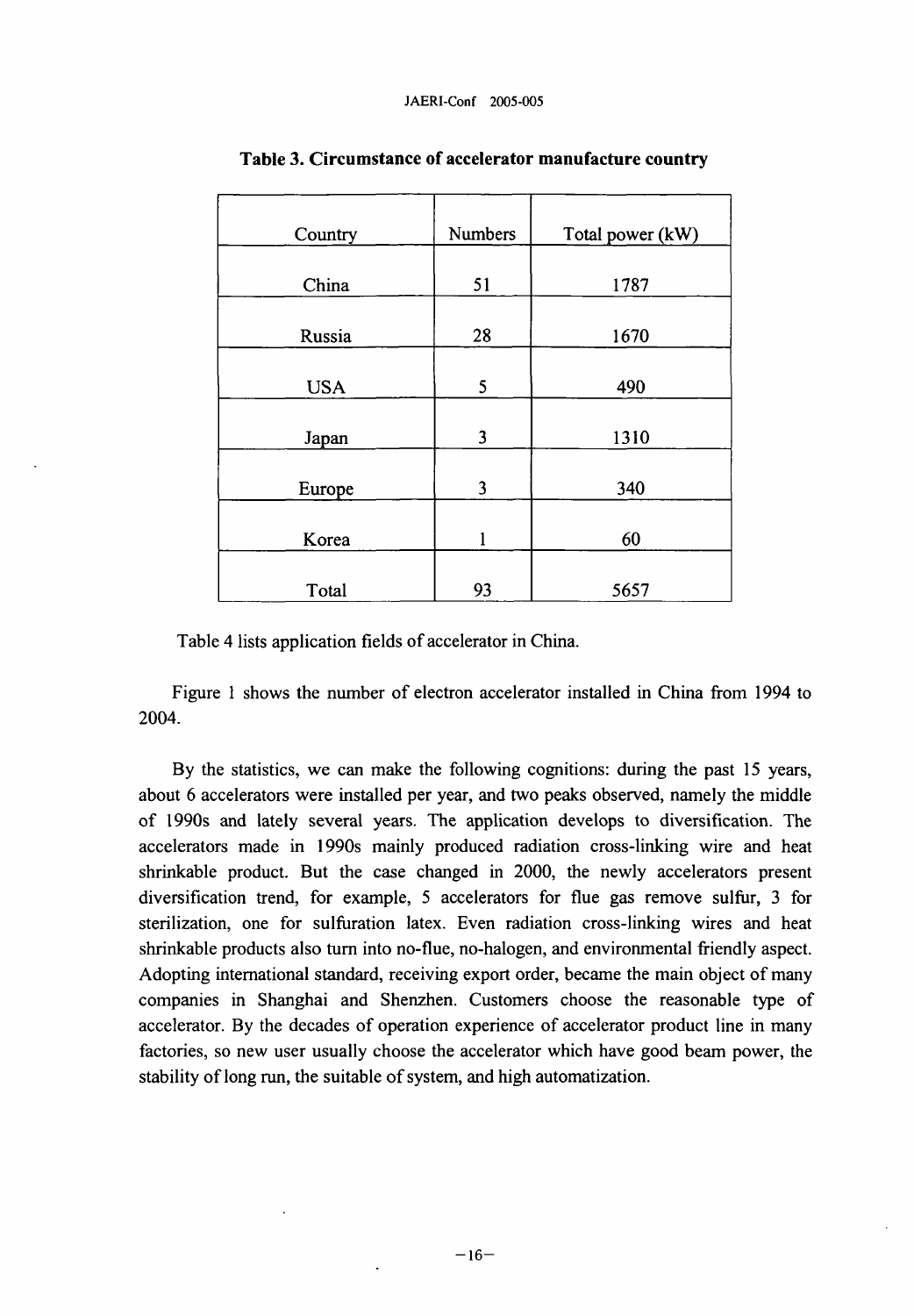JAERl-Conf 2005-005

| <b>Application fields</b>          | <b>Numbers</b> |  |
|------------------------------------|----------------|--|
| Radiation cross-linking wire/cable | 37             |  |
| Heat shrinkable material           | 31             |  |
| Foam material                      | $\overline{2}$ |  |
| <b>Sulfuration latex</b>           |                |  |
| Sterilization                      | 5              |  |
| Electron instrument                | 3              |  |
| Flue gas treatment                 | 9              |  |
| Chemical industry                  | 2              |  |
| <b>Industry CT</b>                 | 3              |  |
| Total                              | 93             |  |

# **Table 4. Application fields of accelerators in China**

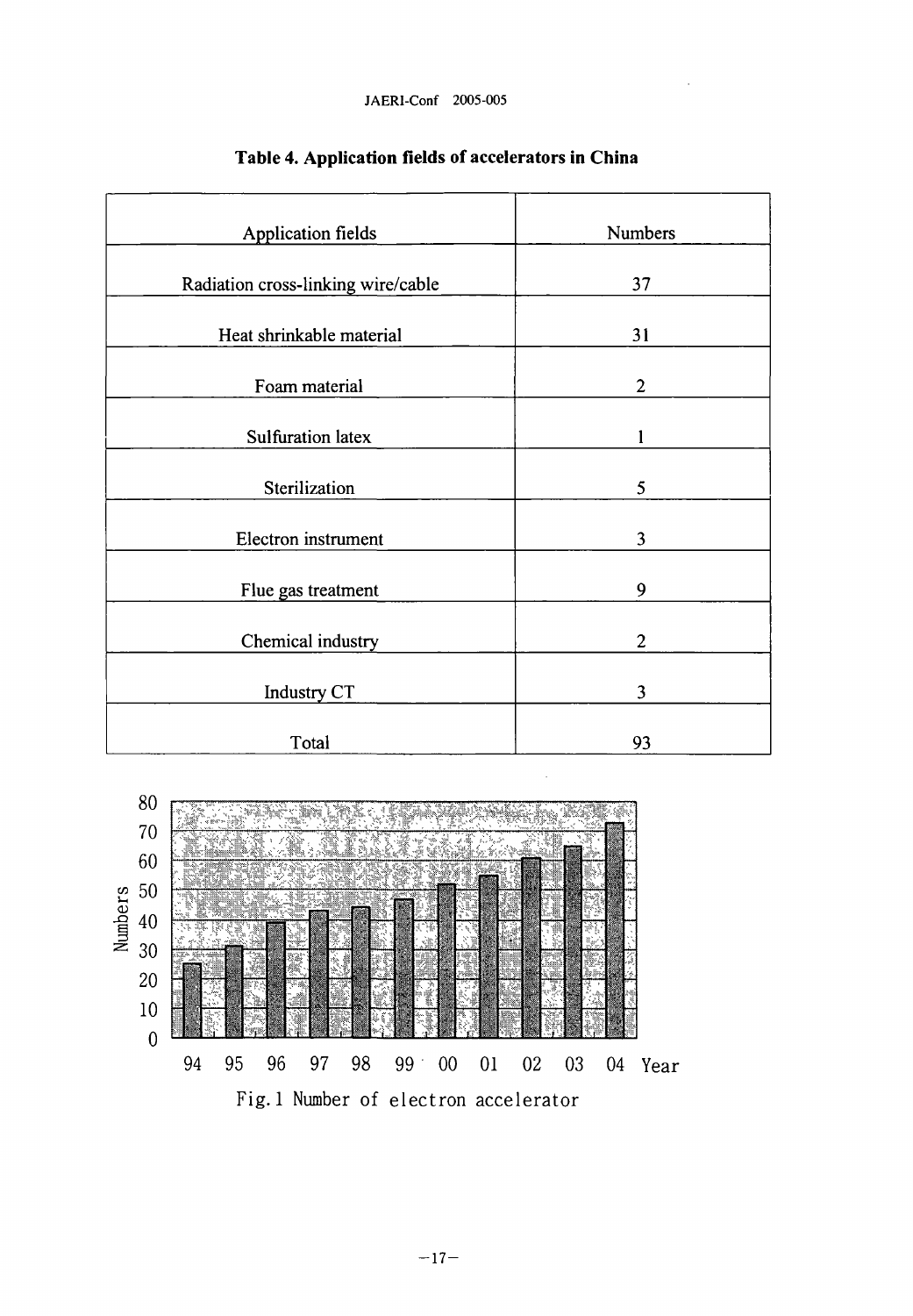## **3. Researches and manufacture of accelerators in China**

The technique foundation of accelerator concentrates in Beijing, Shanghai, Sichuan, Gansu, and Anhui province. These are Technical Physics Department of Beijing University, Engineering Department of Tsinghua University, Nanjing University and Beijing Normal University, Beijing Institute of High Energy Physics, Shanghai Institute of Applied Physics, Lanzhou Institute of Modern Physics, and University of Science Technology of China in Hefei. China Institute of Atomic Energy is the strongest institute of nuclear science. Followed by Beijing Heavy Industry Electromotor Factory and Shanghai Pioneer Electromotor Works. Therefore, China has the system arrangement for accelerator technology from education to industry production, this form the base of accelerator technology for further development. Table 6 shows the main manufactures of electron accelerators in China

| <b>Factory Name</b>                                                   | <b>Staff</b><br>Number | Type                                             | Power     | Productivity<br>per year |
|-----------------------------------------------------------------------|------------------------|--------------------------------------------------|-----------|--------------------------|
| Shanghai Institute of<br><b>Applied Physics</b>                       | 30                     | High-frequency<br>high-voltage                   | 40-100 kW | $4 - 5$                  |
| Shanghai Pioneer<br><b>Electromotor Works</b>                         | 10                     | High-frequency<br>high-voltage                   | 20-40 kW  | $3 - 4$                  |
| Beijing Research Institute<br>of Automation for<br>Machinery Industry | 30                     | Insulation core<br>Alter-frequency<br>alter-type | 5-24 kW   | $4 - 5$                  |
| The Atom<br>High-Technology<br>Company                                | 25                     | Linear                                           | 5-20 kW   | $1 - 2$                  |

**Table 6. The manufacture of electron accelerator in China**

Moreover, there are several factories have the potential to manufacture accelerator: